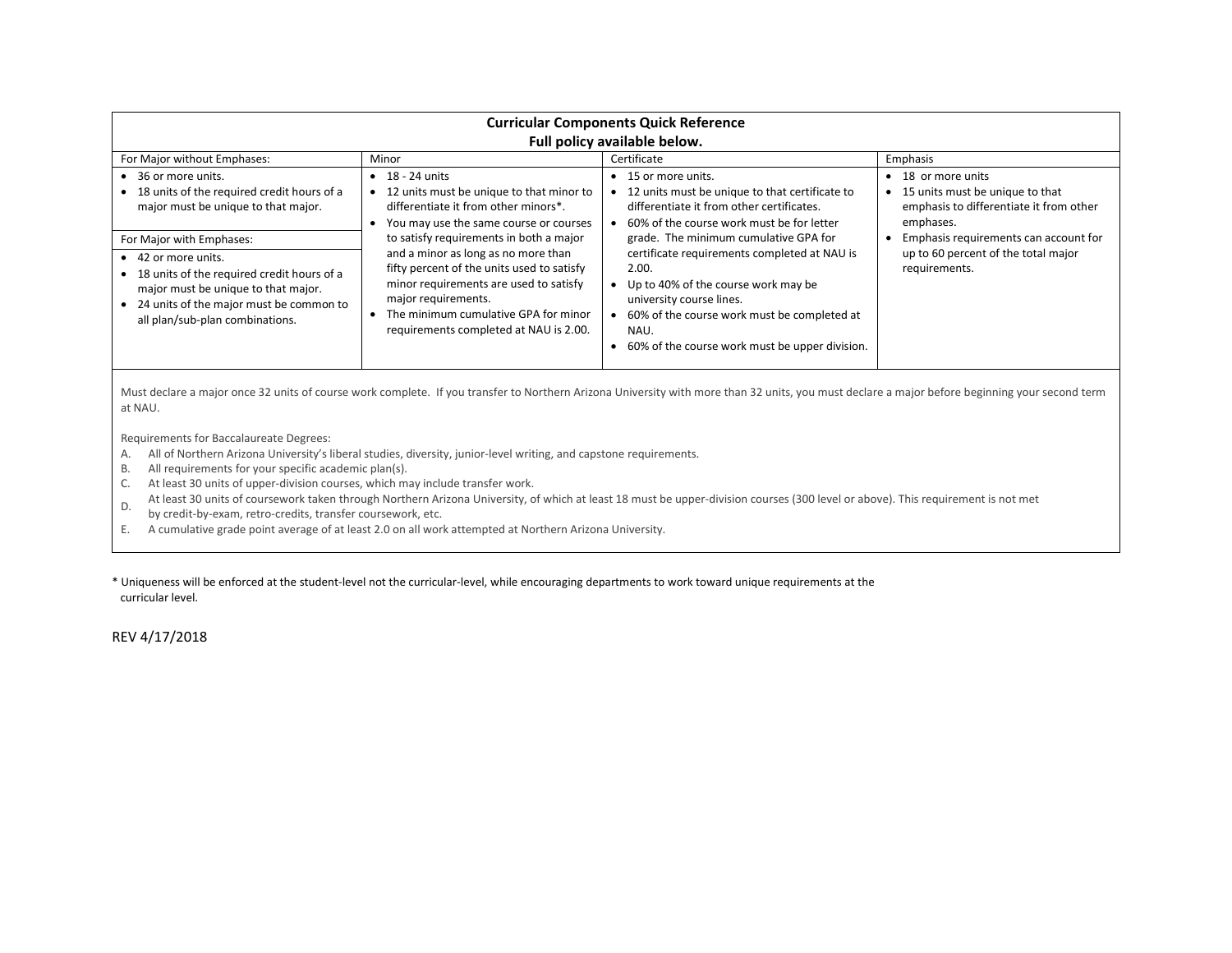## **Undergraduate Curriculum Definitions**

*(These details are not found in the catalog)*

Major (Plan level): A planned group of courses within a specific subject matter area containing 36 or more units. At least 18 required units of the major must be unique to that major to differentiate it from other majors. If there are not 18 units unique, the program will need to justify why the major is not conforming to this requirement in one of two ways:

- 1. The distinctiveness of the degree program must be evident through a wellarticulated (1) Degree Program Purpose, (2) Degree Program Learning Outcomes, and (3) explanation for why the specified curriculum requirements are necessary for students to achieve the Degree Program Student Learning Outcomes as illustrated in the program's Curriculum Map/ Matrix and narrative describing the design of the degree program curriculum.
- 2. Degree programs can prohibit students from earning dual majors/dual degrees if the dual majors/dual degrees do not conform to this requirement. A prohibiting policy must be documented in the academic catalog for both majors/degrees.

Each discipline should offer only one major; unless there are distinct sub-disciplines that are organized as separate majors and there is sufficient student demand for the additional majors. Alternatively, specialized degree paths can be judiciously created through the use of emphases (sub-plans). To establish emphases, the major must have a 24 unit required core, that is common to all plan/sub-plan combinations and must have more than one emphasis. Major titles are listed on the diploma and the transcript.

## Emphasis (Sub-Plan Level)

In the context of a major plan, an emphasis is a planned group of courses from one or more subject matter areas, consisting of at least 18 units. At least 15 units of the emphasis must be unique to that emphasis to differentiate it from other emphases. Emphasis requirements can account for up to 60 percent of the total major requirements. Emphasis titles are listed on the diploma and the transcript.

## Other sub-sub groupings within the major

A major may also label smaller groupings of courses, 15 or fewer units, as concentrations within the major. Concentration titles are not listed on the diploma or transcript.

Minor (Plan level): A planned group of courses from one or more subject matter areas. Minors consist of at least 18 units and no more than 24 units and must be completed with a cumulative grade point average of at least 2.0. At least 12 units of the minor must be unique to that minor to differentiate it from other minors. Uniqueness will be enforced at the student-level, not the curricular level, while encouraging departments to work toward unique requirements at the curricular level. Minor titles are listed on the transcript, but are not listed on the diploma.

Certificate (Plan level): A planned group of courses within a single discipline or selected from among two or more related disciplines containing a minimum of 15 units. At least 12 units of the certificate must be unique to that certificate to differentiate it from other certificates. A certificate is best used when there is a compelling market-place need. Certificates are printed separate from the diploma. Certificate titles are listed on the transcript.

The following provisions must also be met for a certificate:

- at least 60% of the course work must be upper division,
- at least 60% of the course work must receive a letter grade (A,B,C,D,F) with a minimum cumulative GPA of 2.00 achieved in these courses,